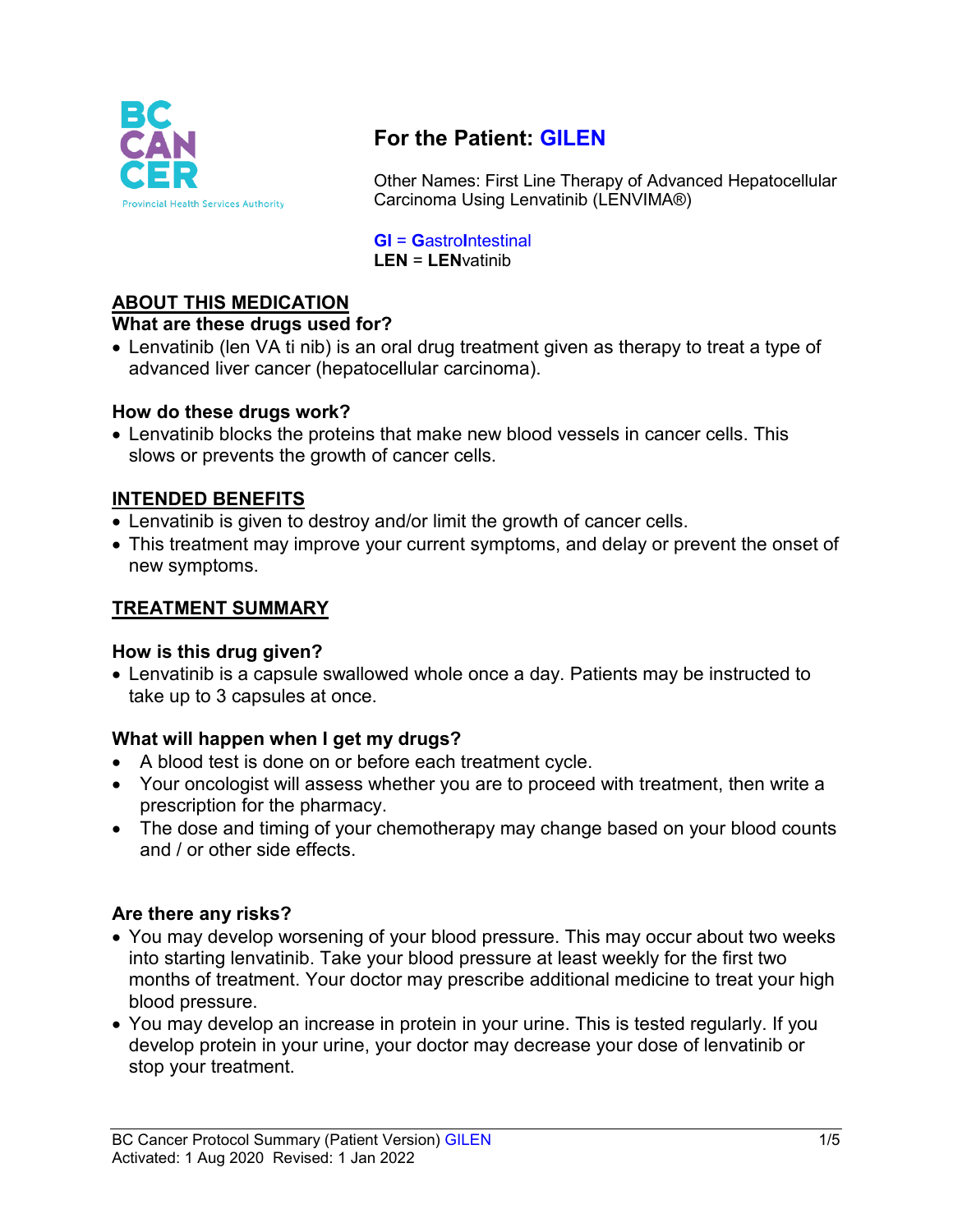- Tell your healthcare professional about all the medicines you take, including any drugs, vitamins, minerals, natural supplements or alternative medicines. There are many interactions that may occur that may not be aware of.
- Tell your oncologist about any prior surgeries or radiotherapy treatment within the last 6 months. There is a risk of bleeding or developing a tear in the stomach or intestines.
- Avoid becoming pregnant or breastfeeding while taking lenvatinib.

# **What are the side effects of Lenvatinib, how often do they occur and how do I manage them?**

Unexpected and unlikely side effects can occur with any drug treatment. The ones listed below are particularly important for you to be aware of as they are directly related to the common actions of the drug in your treatment plan.

| <b>SERIOUS SIDE EFFECTS</b>                                                                                                                                                    | How common<br>is it? | <b>MANAGEMENT</b>                            |
|--------------------------------------------------------------------------------------------------------------------------------------------------------------------------------|----------------------|----------------------------------------------|
| Signs of a blood clot<br>including tenderness or<br>hardness over a vein, calf<br>tenderness, warmth, or<br>swelling, sudden onset of<br>chest pain or shortness of<br>breath. | rare                 | Call your oncologist and go to<br>emergency. |
| Signs of <b>jaundice</b> (eye or skin<br>yellowing), pain on right side<br>of stomach area, nausea,<br>loss of appetite.                                                       | very rare            | Your dose may be adjusted.                   |
| <b>Bleeding problems</b> such as<br>nosebleeds, bruising on your<br>skin, black, tarry or bloody<br>stools.                                                                    | uncommon             | Call your oncologist and go to<br>emergency. |
| <b>Signs of kidney problems</b><br>such as lower back or side<br>pain, swelling of feet or lower<br>legs.                                                                      | rare                 | Your dose may be adjusted.                   |
| <b>Irregular heartbeats may</b><br>occur. Symptoms include<br>feeling faint, lightheaded,<br>dizzy or fast heartbeat.                                                          | rare                 | Call your oncologist and go to<br>emergency. |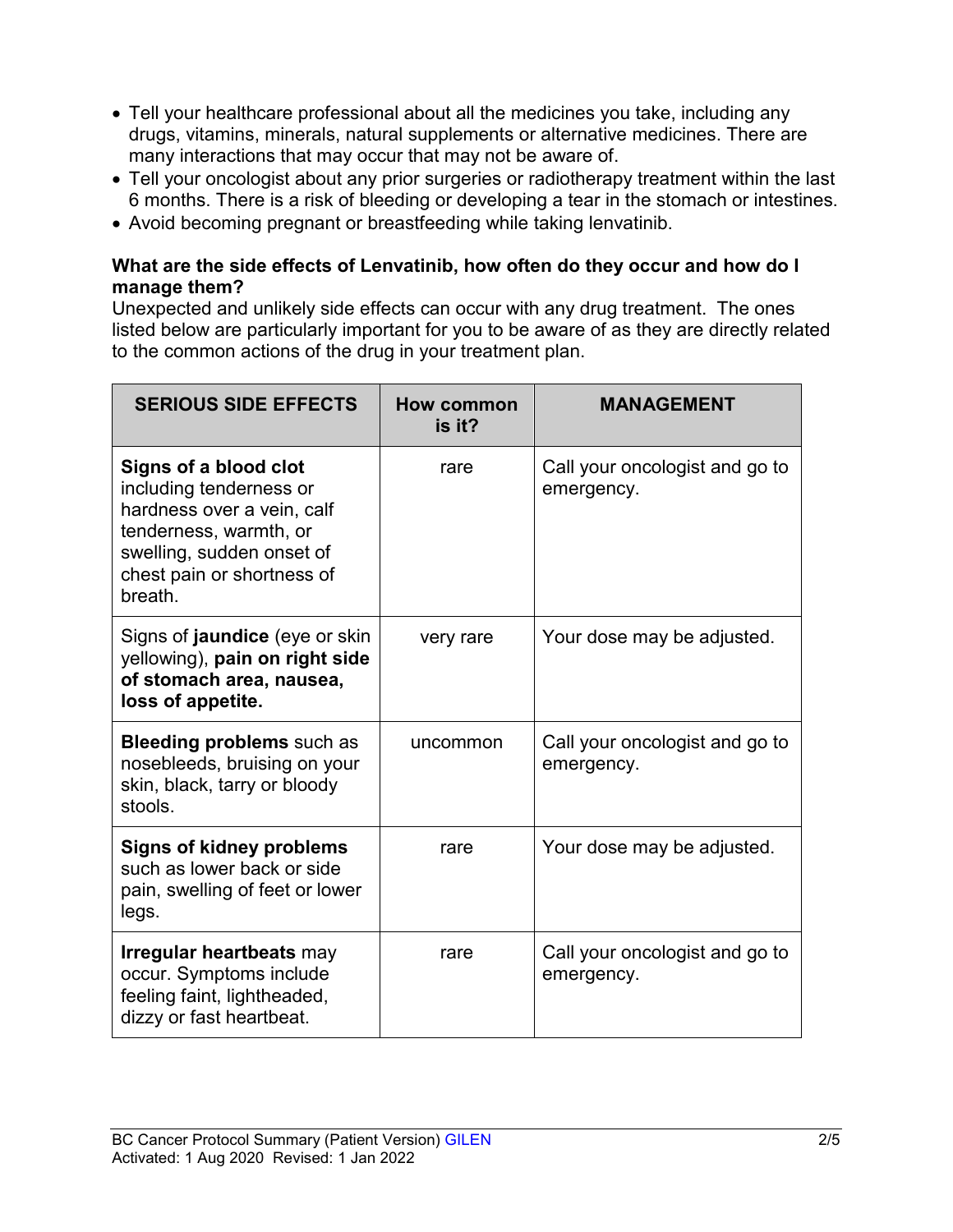| <b>OTHER SIDE EFFECTS</b>                                        | How common  | <b>MANAGEMENT</b>                                                                                                                                                              |  |
|------------------------------------------------------------------|-------------|--------------------------------------------------------------------------------------------------------------------------------------------------------------------------------|--|
|                                                                  | is it?      |                                                                                                                                                                                |  |
| <b>High blood pressure</b><br>may occur.                         | common      | Your blood pressure may be checked during your visits to your doctor.                                                                                                          |  |
|                                                                  |             | • You may be asked to check your blood pressure frequently between<br>visits.                                                                                                  |  |
|                                                                  |             | • Your doctor may give you medication if your blood pressure is high.                                                                                                          |  |
|                                                                  |             | • Tell your doctor if you are already on blood pressure medication. Your<br>doctor may have to adjust your dose.                                                               |  |
| <b>Nausea and vomiting</b><br>may occur after your<br>treatment. | common      | You may be given a prescription for antinausea drug(s) to take at home. It<br>is easier to prevent nausea than treat it once it has occurred, so<br>follow directions closely. |  |
|                                                                  |             | • Drink plenty of fluids.                                                                                                                                                      |  |
|                                                                  |             | • Eat and drink often in small amounts.                                                                                                                                        |  |
|                                                                  |             | • Try the ideas in Practical Tips to Manage Nausea.*                                                                                                                           |  |
| Diarrhea may occur.                                              | very common | If diarrhea is a problem:                                                                                                                                                      |  |
|                                                                  |             | • Drink plenty of fluids.                                                                                                                                                      |  |
|                                                                  |             | • Eat and drink often in small amounts.                                                                                                                                        |  |
|                                                                  |             | • Avoid high fibre foods as outlined in Food Ideas to Help Manage<br>Diarrhea.*                                                                                                |  |
|                                                                  |             | • Call your doctor. Another medication may be recommended to help<br>control your diarrhea or you may be asked to temporarily stop lenvatinib.                                 |  |
| Loss of appetite and<br>weight loss may occur.                   | common      | Try the ideas in Food Ideas to Help with Decreased Appetite.*                                                                                                                  |  |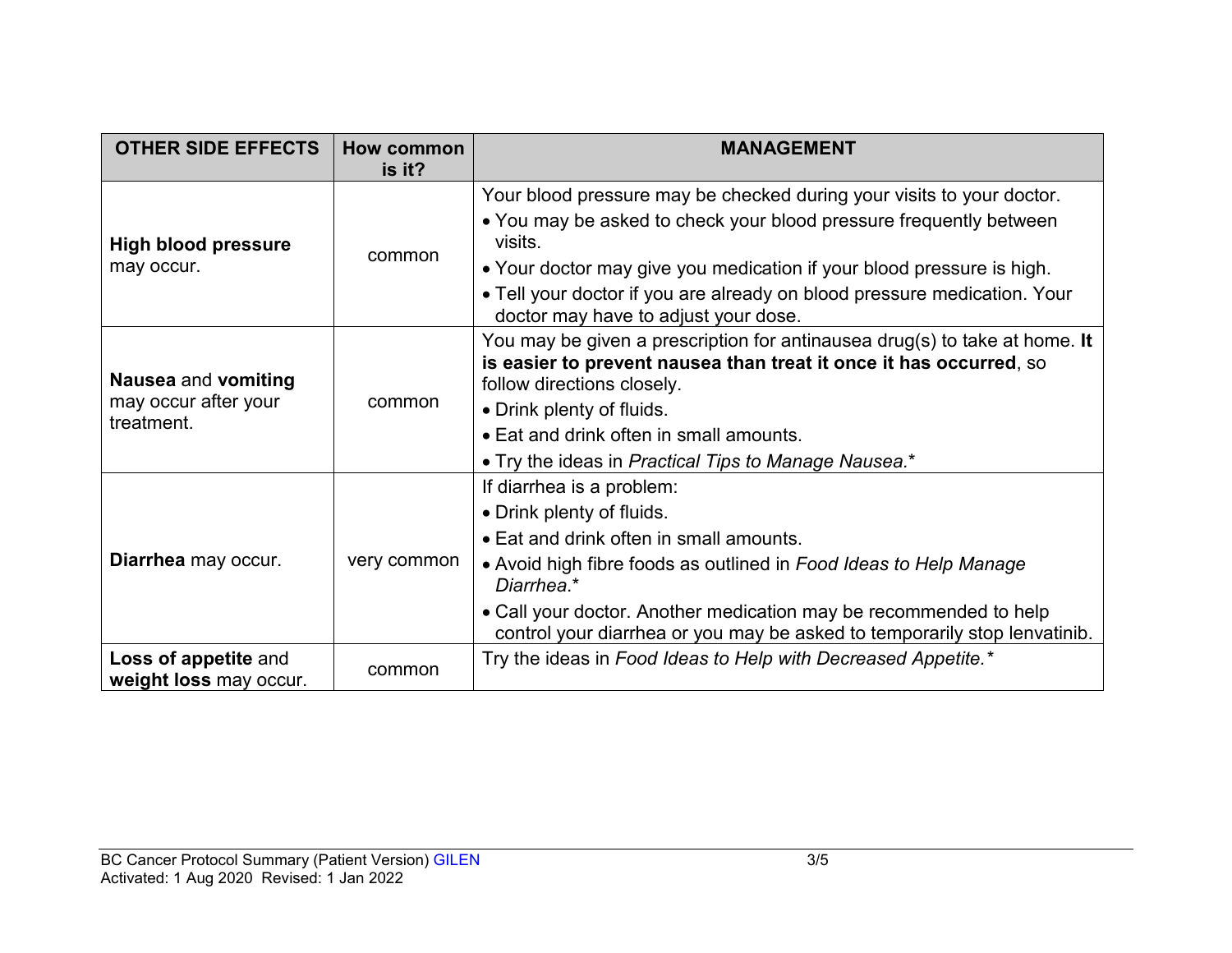# **INSTRUCTIONS FOR THE PATIENT**

### **How should I take this drug?**

Lenvatinib capsules are swallowed whole with a glass of water. It is taken with or without food, about the same time every day. Do not open, chew, crush, or split the capsules. Your daily dose may be more than one capsule. The pharmacy provides daily doses on cards to help you take the right dose.

### **What if I miss a dose?**

If you miss a dose of lenvatinib, take it as soon as you can if it is within 12 hours of the missed dose. If it is more than 12 hours since your missed dose, skip the missed dose and go back to your usual dosing times.

### **How should I store this drug?**

Store lenvatinib capsules out of the reach of children, at room temperature, away from heat, light, and moisture. Keep capsules in original blister card packaging until needed.

### **What other drugs can interact with Lenvatinib?**

Prescription and non-prescription medicines, vitamins, minerals, and natural health supplements may interact with lenvatinib and cause unwanted side effects. The pharmacist will check for interactions prior to you starting lenvatinib. Inform your doctor and pharmacist when you start a new medicine.

### **THE FOLLOWING INFORMATION IS VERY IMPORTANT**

## **STOP TAKING LENVATINIB AND SEE YOUR DOCTOR OR GET EMERGENCY HELP IMMEDIATELY IF YOU HAVE:**

- Signs of a **stroke** such as sudden onset of severe headache, eyesight changes, slurred speech, loss of coordination, weakness, or numbness in face, arm or leg.
- Signs of a **blood clot** such as tenderness or hardness over a vein, calf tenderness, warmth, or swelling, sudden onset of chest pain or shortness of breath.
- Signs of an **allergic reaction** (rare) soon after a treatment including dizziness, fast heartbeat, face swelling, or breathing problems.
- Signs of **heart problems** such as chest pain, headache that does not resolve, visual changes, nausea, vomiting, unusually high blood pressure.
- Worsening **abdominal pain, diarrhea, or blood or mucus in stools.**
- Any **bleeding** such as black, tarry, or bloody stools, vomiting blood, or nosebleeds that do not resolve.
- **Seizures**, or **loss of consciousness** with or without **confusion, headache,** or **changes in eye sight.**